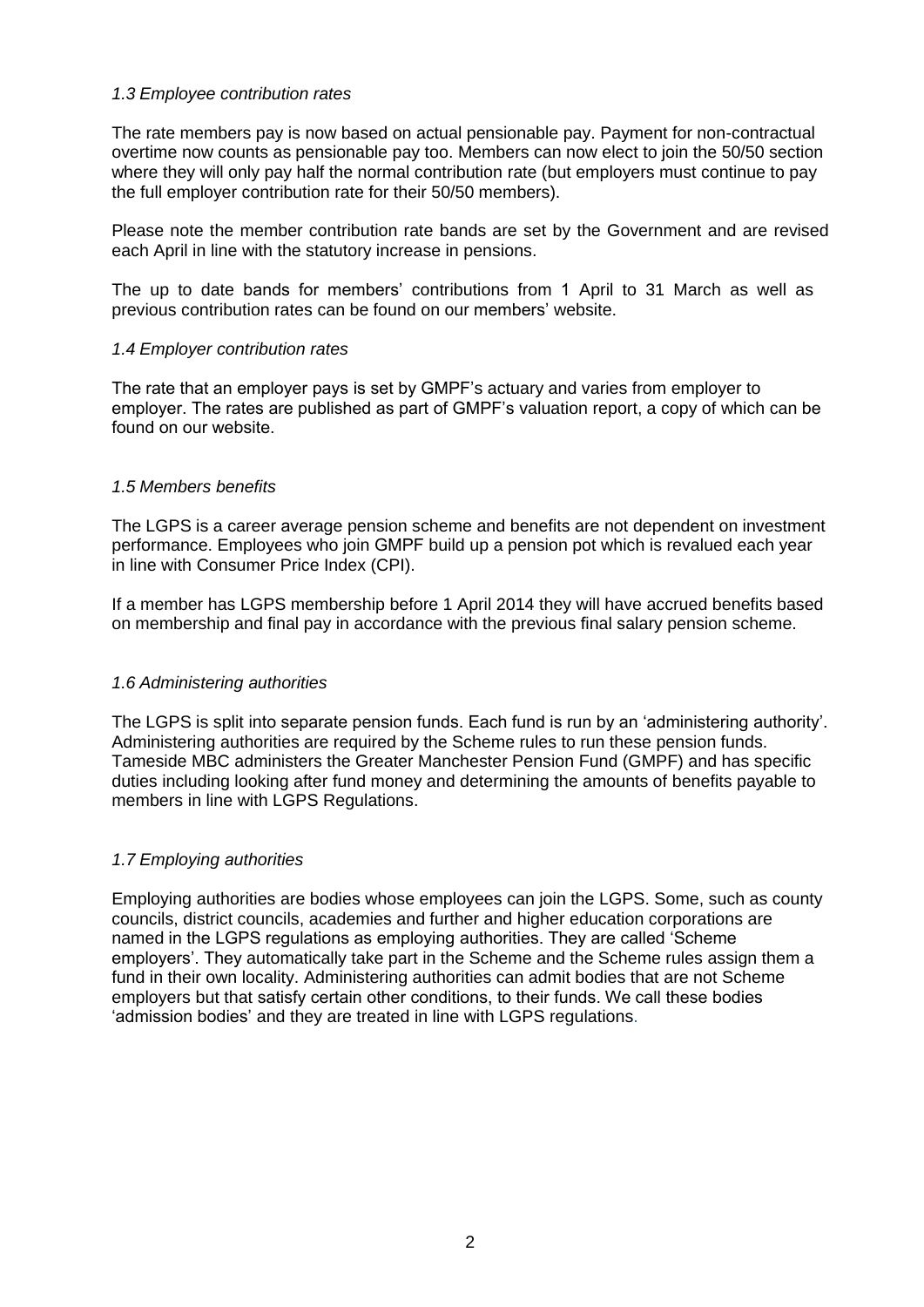## *1.8 Specific responsibilities as defined in the regulations*

Scheme employers contribute to the fund they take part in for each employee of theirs who is a member. They are responsible for collecting employees' contributions and for paying both those and their own employer contributions to their administering authority. Scheme employers and administering authorities have distinct decision making and administrative duties under the regulations.

### *1.9 GMPF Governance – Pension Fund Management Panel, Advisory Panel and Working Groups*

The Pension Fund Management Panel carries out a similar role to the trustees of a pension scheme. They are key decision makers for investment management, monitor investment activity and performance, oversee administrative activities and provide guidance to officers in exercising delegated powers. The Pension Fund Advisory Panel works closely with the Management Panel and advises them in all areas. The GMPF also has six working groups that consider particular areas of its activities and make recommendations to the Management Panel.

#### *1.10 GMPF pensions service units*

The Executive Director of Pensions is the administrator of GMPF. The directorate is split into five service units being Pensions Rffice, Fund Dccountancy, Investments, Property and Legal.

#### *2. Who can join as an employer of the GMPF?*

#### *2.1 Scheme employers*

Scheme employers are listed in Schedule 2 Parts 1, 2 and 4 of the Local Government Pension Scheme Regulations 2013.

Schedule 2 Part 1 scheme employers have a statutory obligation to participate in the LGPS and its employees have the right to join the LGPS (assuming they meet the entry requirements). Please note the list is amended from time to time.

Schedule 2 Part 2 bodies are bodies that can designate employees for access to the Scheme. This list can also be amended from time to time. It includes town and parish councils and passenger transport executives. Employees of these bodies have the right to join the LGPS if they are covered by the employer's published admission policy or, if there is no admission policy, if their employer designates them as a member.

Schedule 2 Part 4 bodies are a mixture of employers where another body is deemed to be the scheme employer. For example bodies such as a governing body of a foundation/voluntary aided schools (these include Trust schools that are foundation schools and foundation special schools). Although the employees of these schools are employees of the governing body of the school, they are treated for the purposes of the LGPSR13 as if they were employees of the local authority in their area. Therefore the local authority is the scheme employer for pension purposes and is responsible for pension matters. Persons in the first column of the table in Part 4 of Schedule 2 are eligible for membership.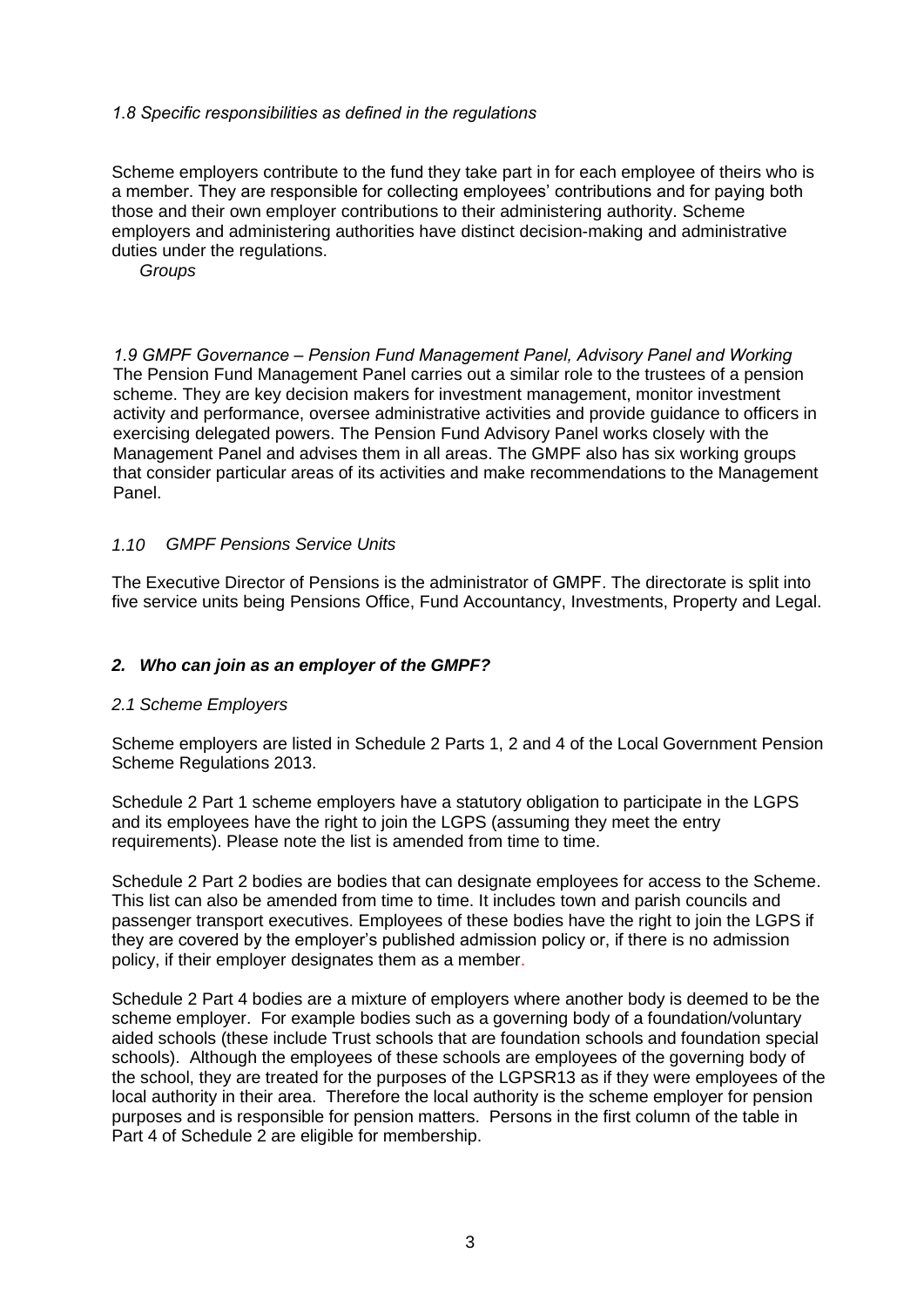### *2.2 Admission Bodies*

Schedule 2, P[art 3 of The LGPS Regulations 2013](http://www.lgpsregs.org/index.php/schedule-2?showall=&start=2) details the admission bodies with whom GMPF may make an admission agreement;

- (a) a body which provides a public service in the United Kingdom which operates otherwise than for the purposes of gain and has sufficient links with a Scheme employer for the body and the Scheme employer to be regarded as having a community of interest (whether because the operations of the body are dependent on the operations of the Scheme employer or otherwise);
- (b) a body, to the funds of which a Scheme employer contributes;
- (c) a body representative of—
- (i) any Scheme employers, or
- (ii) local authorities or officers of local authorities;
- (d) a body that is providing or will provide a service or assets in connection with the exercise of a function of a Scheme employer as a result of—
	- (i) the transfer of the service or assets by means of a contract or other arrangement,
	- (ii) a direction made under section 15 of the Local Government Act 1999 (Secretary of State's powers),
	- (iii) directions made under section 497A of the Education Act 1996;
- (e) a body which provides a public service in the United Kingdom and is approved in writing by the Secretary of State for the purpose of admission to the Scheme.

Most admission bodies fall under Schedule 2, Part 3, 1(a) or 1 (d) (i).

**Schedule 2, Part 3, 1(a)** (formerly known as a community admission body) is a body which provides a public service in the United Kingdom which operates otherwise than for the purposes of gain and has sufficient links with a Scheme employer for the body and the Scheme employer to be regarded as having a community of interest (whether because the operations of the body are dependent on the operations of the Scheme employer or otherwise).

It is admitted to GMPF by way of an admission agreement.

**Schedule 2, Part 3, 1 (d) (i)** (formerly known as a transferee admission body) is a body that is providing or will provide a service or assets in connection with the exercise of a function of a Scheme employer as a result of the transfer of the service or assets by means of a contract or other arrangement.

It is a commercial entity and is admitted to GMPF by way of an admission agreement.

Employees of an admission body can join the LGPS if the admission agreement allows it.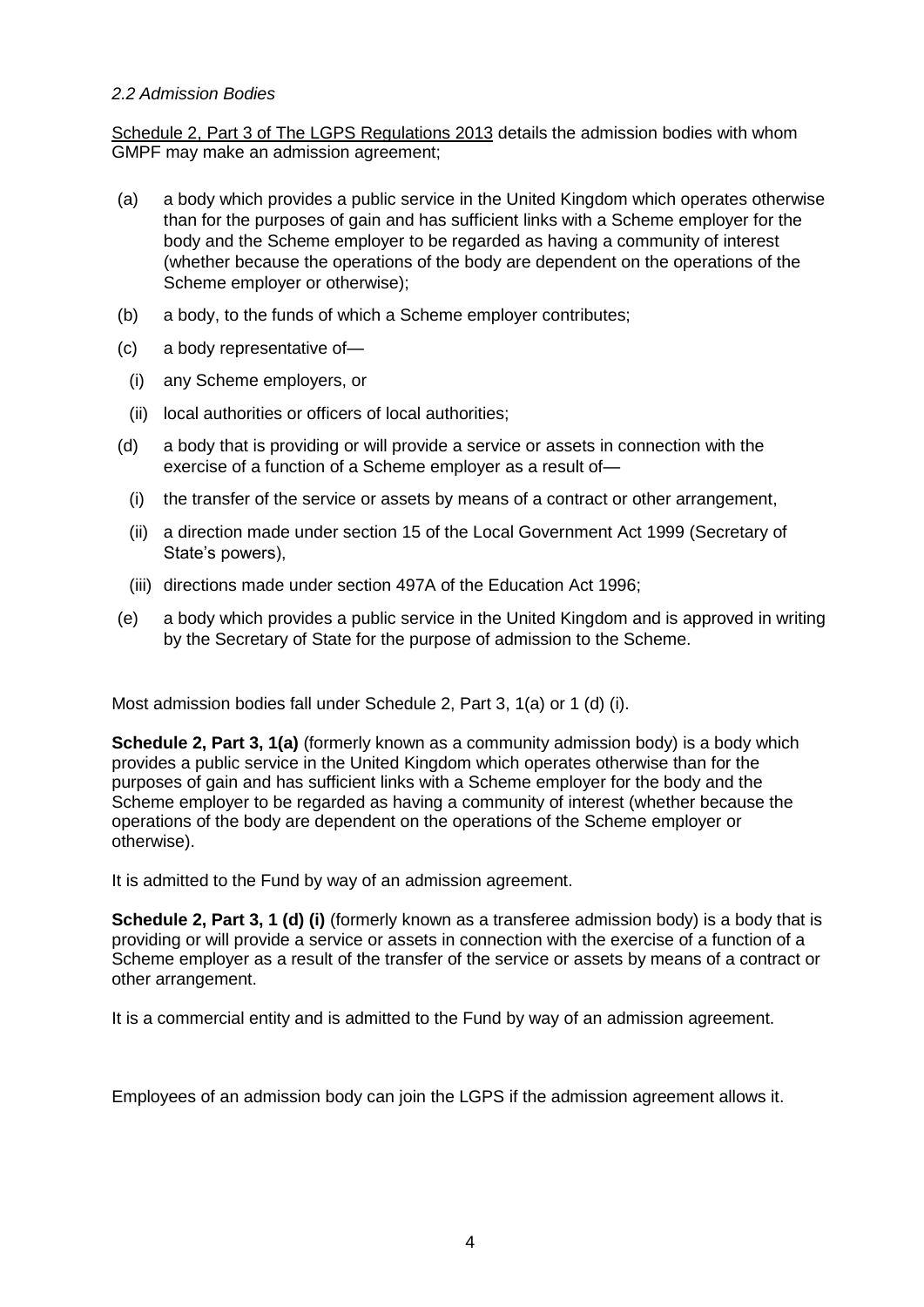## *3. Do we have the choice as to whether we can join or not?*

#### *3.1 Scheme employers*

Scheme employers listed in Schedule 2 Part 1 do not have a choice about whether to join and offer LGPS membership to eligible employees. They have a statutory obligation to participate in the LGPS and to provide access the LGPS to their employees.

Schedule 2 Part 2 bodies do have a choice about joining: they can designate employees for access to the Scheme. Employees of these bodies have the right to join the LGPS if they are covered by the employer's published admission policy or, if there is no admission policy, if their employer designates them as a member.

Schedule 2 Part 4 bodies do not have a choice about joining as employees are deemed to be employed by a scheme employer listed in Schedule 2 Part 1.

#### *3.2 Admission bodies*

Other employers do have a choice and may make an application to GMPF to become an admission body.

If a Scheme employer is tendering to outsource a function to another organisation then they may be under legal obligation to consider occupational pension provision. Those that are best value authorities (such as councils) are directed by the Secretary of State to include occupational pension under TUPE (Transfer of Undertakings – Protection of Employment) Regulations. The Government expects Scheme employers that are part of the public sector (i.e. funded by the State) to include occupational pension provision under TUPE provisions, even if they are not legally required to do so. The means that they need to ensure that any of their staff whose employment is being transferred to another organisation either have continuing membership of the LGPS or have access to a broadly comparable scheme (as certified by the Government Actuary's Department). To have continuing membership of the LGPS, the new organisation will need to become a scheme employer (admission body).

In the case of a body wanting to become an admission body, the Scheme employer who is outsourcing the function, or the Guarantor, must be party to the admission agreement. Where subsequent outsourcings take place, new admission agreements can still only be made with the original Scheme employer or Guarantor. In these cases, it is for that Scheme employer or Guarantor to decide if they must still provide pension protection for those employees.

We recommend that employers seek their own legal advice regarding procurement and employment law when dealing with such matters.

#### *4. What is the process for applying to join?*

#### *4.1 Be clear on your eligibility to join*

Before you apply to join the LGPS, it is important that you are clear about the regulations that enable you to join and about the requirements stated within those regulations. The regulations are amended from time to time.

Prospective Scheme employers and admission bodies should refer to Schedule 2 of the Regulations which can be found on the following link:

[Schedule 2 of The LGPS Regulations 2013](http://www.lgpsregs.org/index.php/schedule-2)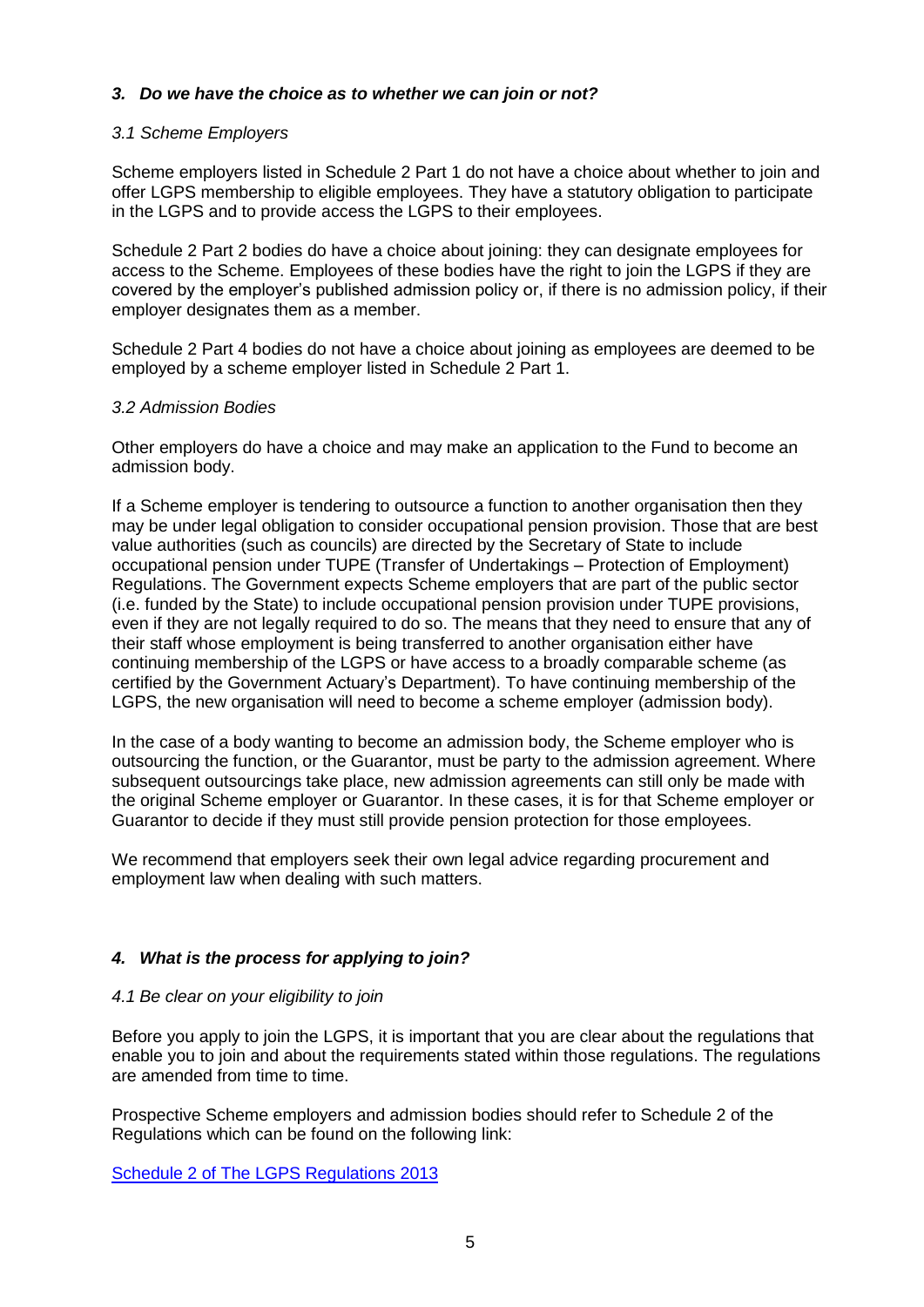### *4.2 Meeting the GMPF's admissions policy*

The LGPS regulations give administering authorities some discretion when it comes to admitting some employers and GMPF has its own admissions policy. This policy can be found on our website and we suggest you read it carefully before making your application. GMPF will assess each application from a prospective admission body individually.

## *4.3 Read the application information pack*

The next stage is to download and read the relevant application pack. It is important that you understand the responsibilities and risks that you are undertaking when joining GMPF.

If you are applying to become an academy or admission body then you will need to liaise with the ceding employer or guarantor in order to complete the application form.

#### *4.4 Help and advice*

We suggest that before submitting an application you obtain your own legal advice. If there is a ceding employer then it is essential that you discuss certain aspects of your application with them and we recommend that you do this as early as possible. If you are unclear on any aspects of your application then we suggest you contact a member of the Employer Admissions team at GMPF on 0161 301 7042.

#### *4.5 Complete and submit the application form*

Please ensure your application form is clear, completed in full, and that any agreements made between parties are clearly stated on the form. You may be sent an invoice for any re-work that is needed.

#### *4.6 Attend the agreement meeting*

If you are applying to become an admission body, you and the third party to the agreement (i.e. the Scheme employer or guarantor) will be required to attend an agreement meeting with the GMPF before the draft admission agreement is issued to you. At this meeting, the responsibilities of each party to the agreement will be discussed and each party will be asked to declare that they have a clear understanding of their responsibilities and of the risks involved with undertaking admission to GMPF.

#### *5. If we join, what will our responsibilities be?*

#### *5.1 Regulatory requirements*

You will have a number of roles and responsibilities as an employing authority, as specified within the regulations. Some of your key regulatory responsibilities will include:

- to identify eligible members of LGPS;
- to inform GMPF of all new starters
- to inform GMPF of changes of address, payroll numbers and other relevant information
- to inform GMPF of changes in hours or relevant absences where applicable
- to determine entitlement to benefits:
- to maintain payroll records and ensure that scheme contributions and any added voluntary contributions are deducted and paid over at the appropriate rates and time;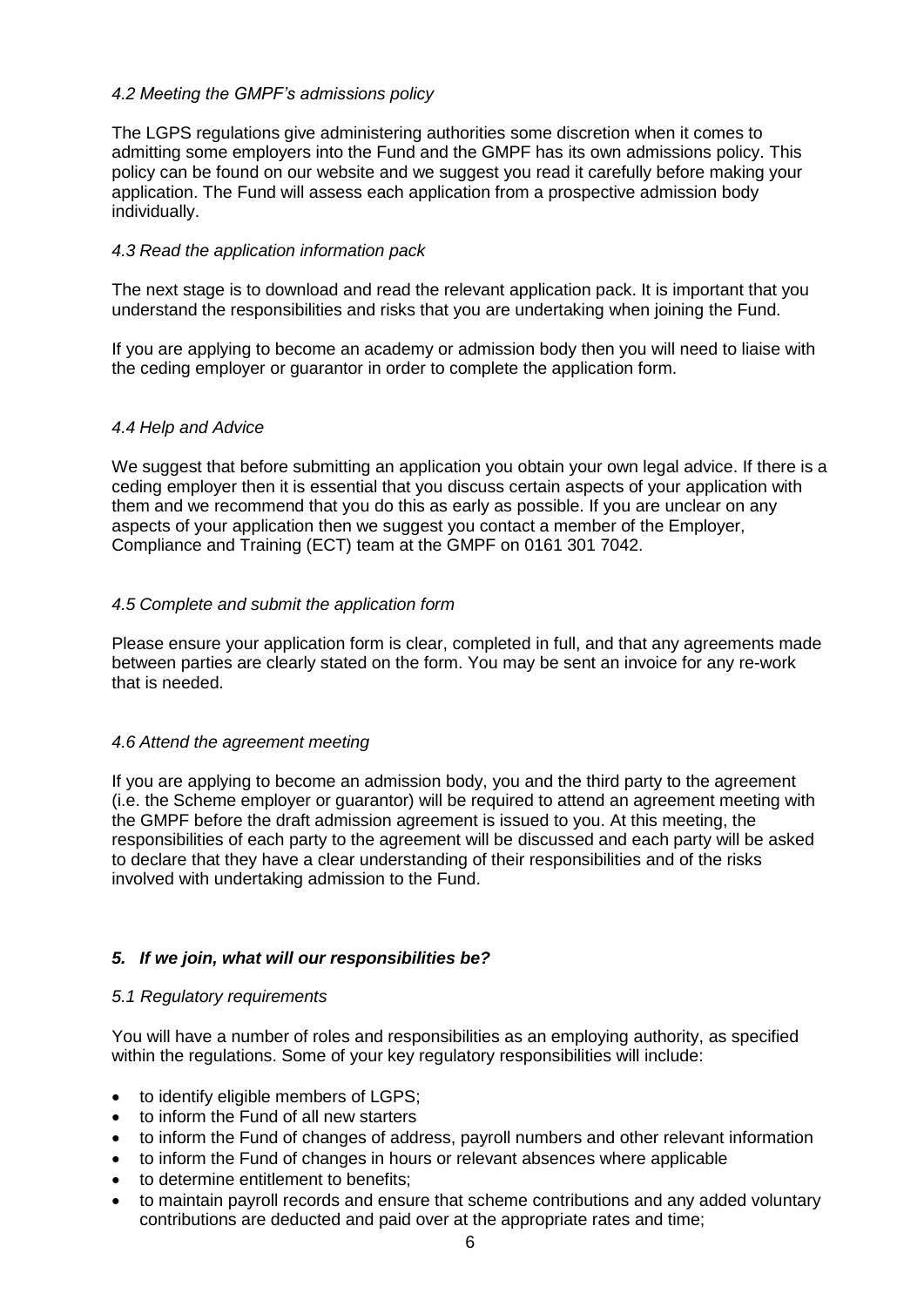- to provide accurate data required through monthly data collection and at year end, as specified by GMPF;
- to prepare and publish discretionary policies;
- to establish an internal dispute resolution procedure (IDRP).

## *5.2 Adherence to the Pension Administration Strategy*

The GMPF has a Pension Administration Strategy, made under regulation 59 of Part 2 of the Regulations. It is a written statement covering the procedures for liaison and communication with employing authorities and the established levels of performance that both the administering authority and employing authorities are expected to carry out, amongst other things. Employing authorities are required to have regard to this strategy when carrying out their role.

## *5.3 Keeping the GMPF informed of any changes that may affect funding matters*

It is vital that you keep GMPF informed of any changes that may affect you as an employer or that will affect your funding level within the GMPF.

You must inform us about:

- any changes to your legal status;
- any bulk transfers of employees that you are undertaking, either to your employment or from it;
- any changes to your policies that may affect pension matters or decisions.

## *6. And if we join, what will it cost?*

#### *6.1 Employer contributions and other costs*

The main cost will be your employer contributions. You should expect to pay a rate of somewhere between 16 and 20% of pay, although this could be higher or lower depending on your own circumstances.

Other costs can also be incurred, summarised as follows:

#### *Admission costs - contribution rate calculation and related costs*

For all admissions to the fund where there is an admission agreement to be drawn up (ie for admission bodies) there is a standard minimum administration and legal costs fee.

In some circumstances, GMPF may require its actuary to calculate an employer's contribution rate on joining, for which there will be a cost. There may be other costs on admission, depending on the type of employer and the agreements made as part of any admission agreement.

 *Pension liabilities (those within and outside an employers control) and strain costs* Some of the factors affecting your pension liabilities will be within your control. These include factors such as salary growth, early retirements, membership movements and some transfers in. However, others will be outside your control. These include rates of investment return, member longevity/deaths, ill health retirements; pensions increase rates and regulatory changes.

Some of these costs can be more easily quantified than others. Some of them will be paid for through your future employer contribution rate, whilst others will require you to pay the cost (or an estimate of it) up front.